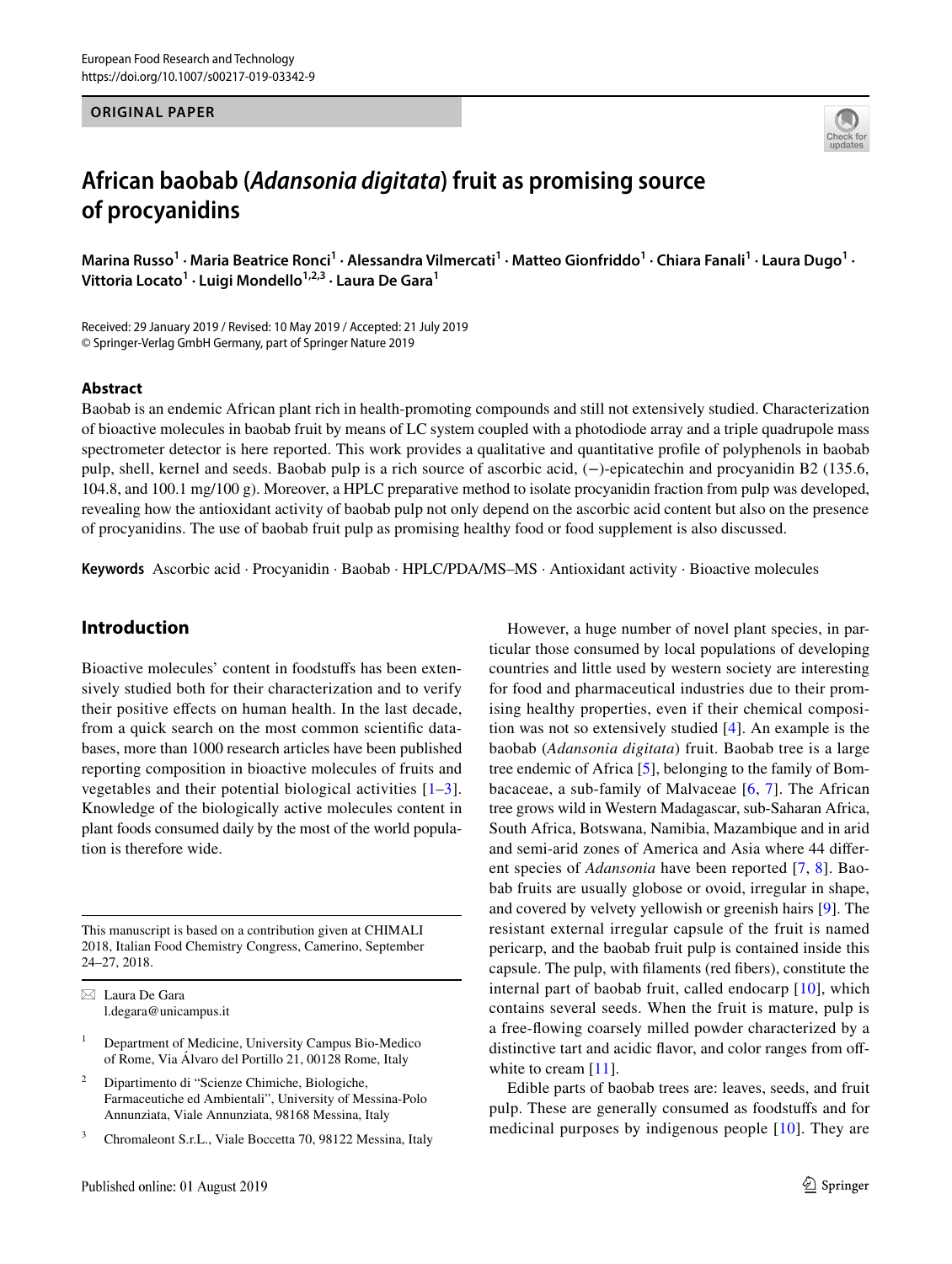also believed to be useful for spiritual welfare [\[12\]](#page-8-5). Fresh leaves are cooked as vegetables, dried and crushed for later use, or generally employed to prepare sauces [[5](#page-7-3), [13](#page-8-6), [14](#page-8-7)]. Seeds, which are enveloped by a layer of dehydrated pulp, are eaten fresh, dried or roasted; moreover, they are used for the production of vegetable oil [[13,](#page-8-6) [15](#page-8-8), [16\]](#page-8-9). They can also be ground into a powder and used as substitute for coffee, or as thickening agents, or as favor enhancers when fermented [\[13](#page-8-6), [14](#page-8-7), [16](#page-8-9)]. The pulp is usually employed for juice, snacks, and sweets preparation, as well as a fermenting agent in local brews, porridge and in food recipes [\[14](#page-8-7), [16](#page-8-9)].

Thanks to its therapeutic potential baobab is also named "chemist tree" or "the small pharmacy" [\[5,](#page-7-3) [10,](#page-8-3) [17](#page-8-10)]. Indeed pulp and leaves are used as insect repellent, analgesic, febrifuge, anti-diarrhea/anti-dysentery, anti-tuberculosis, antimicrobial infections, and for treatment of anemia, gingivitis, smallpox, cough, haemoptysis and measles  $[5, 10, 17, 18]$  $[5, 10, 17, 18]$  $[5, 10, 17, 18]$  $[5, 10, 17, 18]$  $[5, 10, 17, 18]$  $[5, 10, 17, 18]$  $[5, 10, 17, 18]$  $[5, 10, 17, 18]$ . Seeds are employed as medicines in the treatment of fever, diarrhea, dysentery, muscle wounds, dandruff and other skin ailments [\[17](#page-8-10)]. At least to our knowledge, there are no reports in the literature concerning the amount of baobab fruit consumed by local people in the African areas where this plant spontaneously grown.

There are many literature data on the composition in macronutrients, micronutrients, amino acids, and fatty acids of baobab fruit [\[5](#page-7-3), [7](#page-8-0), [9,](#page-8-2) [11,](#page-8-4) [16\]](#page-8-9). Baobab pulp showed a high vitamin C content, 150–550 mg/100 g dw, and contains a high amount of both soluble and insoluble dietary fiber [\[8](#page-8-1)]. Leaves are rich in calcium (307–2640 mg/100 g dw). Seeds have a relatively high lipid content, 11.6–33.3 g/100 g dw, representing an excellent source of mono- and polyunsaturated fatty acids, such as linoleic and oleic acids [\[9](#page-8-2)].

In the last decade the western society has been interested in this fruit, in particular for producing dietary supplements and cosmetics [\[9](#page-8-2)]. In 2008, PhytoTrade Africa issued a GRAS (Generally Recognized As Safe) notifcation on baobab pulp to suggest its use in the western diet. In this notifcation, the use of the pulp is encouraged in several diferent formats: as a source of fber (es. in cereal bars or snacks), as a source of fruit (es. in soft drinks or smoothies), and as a structural agent to replace the starches in sauces and des-serts [\[11](#page-8-4)]. For these reasons baobab fruit pulp was approved as a novel food ingredient both in Europe and in the United States of America by the European Commission [[19\]](#page-8-12) and the Food and Drug Administration [\[11](#page-8-4)]. In the last 10 years, demand for baobab products has grown.

Several research articles described the total phenolic content and the antioxidant activity of fruit pulp [[4,](#page-7-2) [5,](#page-7-3) [8,](#page-8-1) [9](#page-8-2), [20\]](#page-8-13). Some articles are focalized on the isolation of fve procyanidins from baobab pericarp [[13\]](#page-8-6), on identifcation of phenolic acids from red fiber  $[10]$  $[10]$  and stem bark  $[21]$  $[21]$ . Six iridoid glycosides, three phenylethanoid glycosides and four hydroxycinnamic acid glycosides have also been identifed in the whole fruit  $[17]$  $[17]$  $[17]$ . Recently, an article by Tsetegho Sokeng and co-workers has reported metabolites identifcation in powdered fruits and leaves from *Adansonia digitata* [\[22](#page-8-15)]. Few articles in the literature concern the quantifcation of polyphenols in *Adansonia digitata* fruit pulp. Procyanidin B2, (−)-epicatechin and kaempferol isomers content were previously determined in baobab pulp [[23,](#page-8-16) [24\]](#page-8-17).

In this work, a systematic study on the qualitative and quantitative characterization of bioactive molecules (vitamin C and phenolic acids) in all the part (seed, pulp, shell and kernel) of baobab fruit by means of RP-HPLC/PDA/ MS–MS is proposed. Moreover, the contribution of the different classes of molecules to the total antioxidant properties of the pulp has also been investigated.

# **Materials and methods**

#### <span id="page-1-0"></span>**Materials and samples**

Edible parts of baobab fruit (pulp and seeds) were collected during the frst decade of August 2017 in a local market in Iringa (Tanzania, Africa). Pulp and seeds were stored at room temperature for a few days until use. According to traditional processing of baobab seeds [[9,](#page-8-2) [14\]](#page-8-7), these were boiled in distilled water for 1 h at 100 °C, to separate the shell from the kernel. Prior to the bioactive molecules' extraction, seeds, kernels and shells were fnely ground with a laboratory grinder, and then stored at −80 °C.

The standard compounds and reagents namely gallic acid, ascorbic acid (ASC), epicatechin, potassium persulfate, sodium carbonate, dithiothreitol (DTT), NEM ( $N$ -ethylmaleimide), iron (III) chloride ( $FeCl<sub>3</sub>$ ) and trichloroacetic acid (TCA), *ortho*-phosphoric acid, α,α′-dipyridyl, Folin–Ciocalteu reagent, ABTS [2,2-azinobis-(3-ethylbenzothiazoline-6-sulfonic)-diammonium salt], trolox (6-hydroxy-2,5,7,8-tetramethylchroman-2-carboxylic acid) and DPPH (2,2-diphenyl-2-picryl-hydrazyl) were purchased from Merck KGaA (Darmstadt, Germany). Procyanidin A2 and procyanidin B2 were obtained from Extrasynthese (Genay Cedex, France). EDTA (ethylenediaminetetraacetic acid) was purchased from J. T. Baker (Deventer, Holland).

Solvents employed for the extraction procedure and for HPLC–MS/MS analyses formic acid, methanol, ethanol, water and acetonitrile were obtained from Merck KGaA (Darmstadt, Germany).

## **Instrumentation**

Sample extractions were carried out in an Elma ultrasonic bath S 30H (Elma Schmidbauer GmbH, Germany), and the extracts were centrifuged in an Eppendorf 5804 R centrifuge (Eppendorf AG, Germany). Spectrophotometric analyses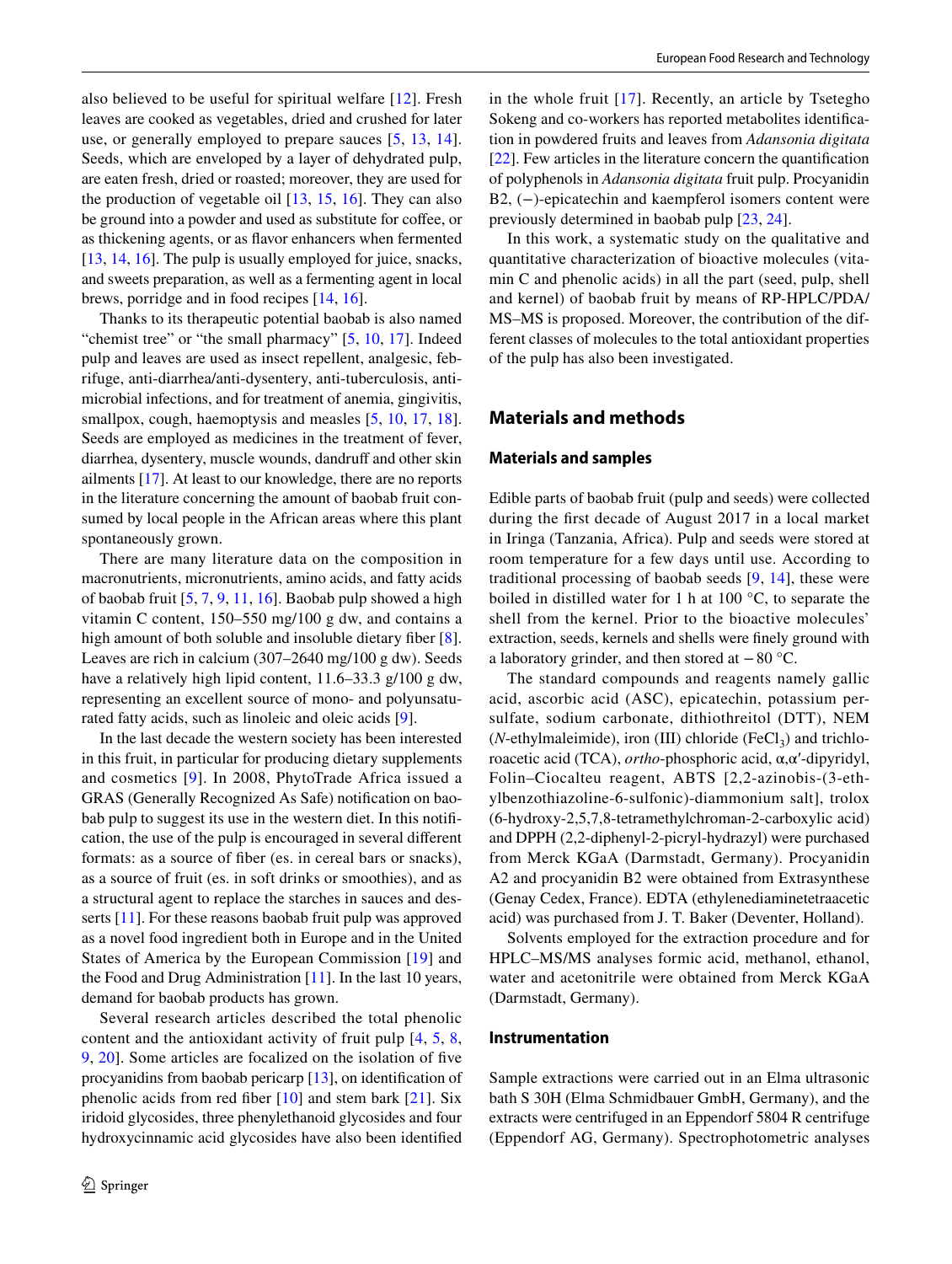were carried out with a UV-1800 UV/Vis spectrophotometer (Shimadzu, Milan, Italy). Total phenolic content and antioxidant activity evaluation were determined with an Infinite® 200 PRO multimode reader (Tecan, Milan, Italy).

HPLC–PDA and HPLC preparative analyses were carried out using a Shimadzu system (Shimadzu, Milan, Italy), including a SCL-10A VP controller, two LC-10 AD VP pumps, a 7725I Rheodyne® 6-port 2-position valve and a CTO-10ASVP column oven. As detector, an SPD-M10Avp diode array was employed for quantifcation of ascorbic acid and isolation of procyanidins fraction from baobab pulp. Data acquisition was performed by the Shimadzu LCsolution software ver 1.24 SP1 (Shimadzu).

HPLC–PDA-MS/MS separations were conducted on a Nexera-e liquid chromatograph system (Shimadzu, Kyoto, Japan) equipped with a CBM-20A controller, two LC-30AD dual-plunger parallel-fow pumps, a CTO-20AC column oven, a DGU-20A5R degasser, a SIL-30AC autosampler, and a SPD-M30 PDA detector (1.8 µL detector fow cell volume) connected in series to a LCMS-8050 triple quadrupole MS, interfaced through an electrospray ionisation (ESI) source. Data acquisition and processing were performed using Shimadzu LabSolution software ver. 5.65 (Shimadzu, Kyoto, Japan).

## **Ascorbic acid determination**

#### <span id="page-2-0"></span>**Samples extraction**

1 g of each part of Baobab fruit (pulp, whole seed, shell, and kernel) was fnely homogenized by mortar and pestle with ten volumes of cold  $0.5\%$  (v/v) formic acid at 4 °C. The homogenates were centrifuged at 14,000×*g* for 15 min at 4 °C. The supernatant (8 mL) was collected for spectrophotometric and HPLC–PDA analyses of ascorbate. For HPLC analyses the pulp extract was diluted 1:10 in water/formic acid (99.5:0.5 v/v) before the injection. Whole seeds, kernel, and shell extracts were directly subjected to HPLC separation. Each sample was analyzed in triplicate.

## **HPLC–PDA analytical conditions**

Ascorbic acid analyses were carried out on a Luna C18,  $250 \times 3$  mm I.D. with particle size of 5 µm (Phenomenex, PA, USA). The injection volume was  $2 \mu L$ , mobile phase consisted of water/formic acid (99.5:0.5, v/v) (solvent A) and acetonitrile/formic acid (99.5:0.5, v/v) (solvent B) and the step-wise gradient profle was as follows: 0 min, 0% B, 5 min, 0% B, 15 min, 22% B, 20 min, 100% B, 25 min, 100% B. Flow rate was 0.3 mL/min, data were acquired using a photodiode array detector in the range 190–400 nm and the chromatograms were extracted at 245 nm. Time constant was 0.64 s and sample frequency 1.5625 Hz. Data acquisition was performed by Shimadzu LCsolution software ver 1.24 SP1.

#### **Spectrophotometric determination of ascorbic acid content**

The analysis of ascorbic acid was determined according to de Pinto et al. [[25](#page-8-18)]. Briefy, total ascorbate was determined after reduction of DHA (dehydroascorbate) to ASC with DTT. 100 µL of supernatant (obtained as described in "[Samples extraction](#page-2-0)") of each sample was diluted with water/formic acid (99.9:0.5, v/v) 4 and 2 times for pulp and whole seed, respectively. 250 µL of 150 mM phosphate bufer (pH 7.4) containing 5 mM EDTA was added to all the diluted extracts. These reaction mixtures were added of 50 µL of 10 mM DTT and then incubated for 10 min at room temperature. 50 µL of a solution of 0.05% NEM was then added to remove DTT excess. Colorimetric reaction was developed by adding to the mixture the following reagents: 0.15 mL of 10% TCA, 0.2 mL of 44% *ortho*-phosphoric acid, 0.2 mL of 4% α, α'-dipyridyl in 70% ethanol and 0.05 mL FeCl<sub>3</sub> (63 mg/mL) in 10% TCA. After vortexing, the mixture was incubated at 40 °C for 40 min. Ascorbic acid content was determined using a UV/Vis spectrophotometer, and the absorbance of the solution was read at 525 nm. A standard curve was developed based on ASC in the range 1–10 μg/mL, following a validated procedure previously adopted [[26](#page-8-19)].

## **Determination of phenols**

#### <span id="page-2-1"></span>**Samples' extraction**

The extraction procedure was carried out on 1 g of each sample, extracted with three aliquots of 10 mL of water (0.1% of formic acid), water/acetonitrile/formic acid (5:4.9:0.1 v/v/v), and acetonitrile (0.1% of formic acid) in an ultrasonic bath at room temperature (for 10 min at 50 Hz). The extracts were centrifuged at room temperature (for 5 min at 4000 g), combined, fltered on a flter paper, and brought to dryness in a rotary evaporator. The extracts thus obtained were dissolved in 1 mL of a mixture of water/acetonitrile/formic acid (5:4.9:0.1 v/v/v), fltered on Acrodisc flter 0.45 μm Merck KGaA (Darmstadt, Germany), and injected into HPLC. Each sample was analyzed in triplicate.

## **HPLC–PDA‑MS/MS analytical conditions**

Bioactive molecules present in baobab samples were analyzed with an Ascentis<sup>®</sup> Express C18,  $150 \times 4.6$  mm I.D. with particle size of 2.7  $\mu$ m (Merck KGaA, Darmstadt, Germany) column. The injection volume was  $2 \mu L$ , mobile phase consisted of water/formic acid (99.9:0.1, v/v) (solvent A) and acetonitrile/formic acid (99.9:0.1, v/v) (solvent B)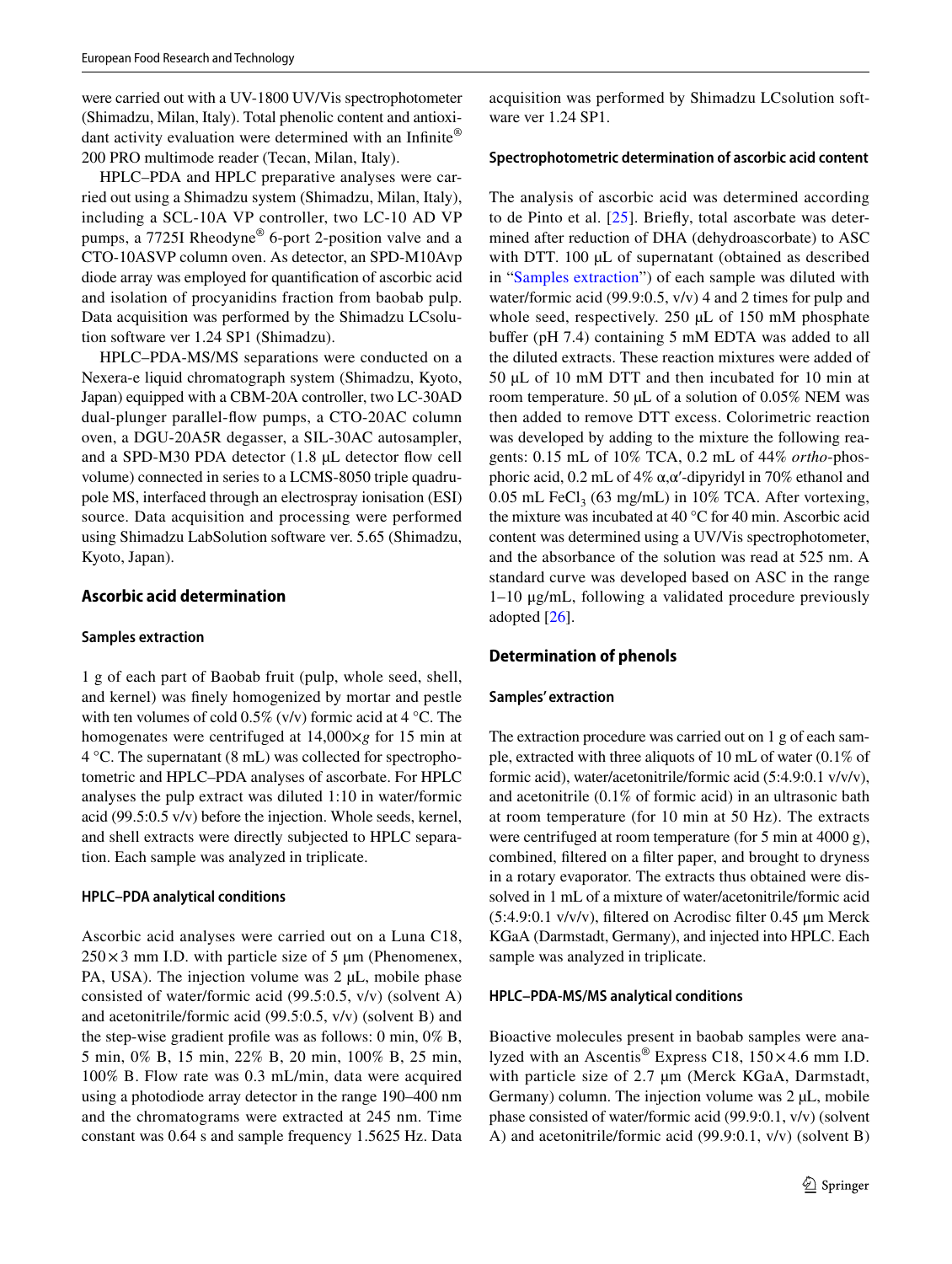and the step-wise gradient profle was as follows: 0 min, 0% B, 5 min, 0% B, 40 min, 40% B, 50 min, 100% B. Flowrate was 1.0 mL/min, data were acquired using a photodiode array detector in the range 190–400 nm and the chromatograms were extracted at 280 and 325 nm. Time constant was 0.16 s and sample frequency 12.5 Hz. MS acquisition was performed using ESI, both in negative and positive mode. ESI conditions: mass spectral range, *m*/*z* 100–1200; interval 1.0 s; scan speed 2000 amu/s; nebulizing gas  $(N_2)$  flow 3.0 L/min; ESI temperature 300 °C; heat block 300 °C; DL (desolvation line) temperature, 250 °C; interface voltage of 3.5 kV and detector voltage of 1.8 kV.

## **Isolation of favonoids fraction**

2 g of baobab pulp was extracted with 50 mL of water/ methanol mixture (1:1 v/v) and the extract was brought to dryness in a rotary evaporator. The extract thus obtained was dissolved in 1 mL of water/methanol mixture (1:1 v/v) and subjected to preparative HPLC separation using a Discovery<sup>®</sup> HS C18 (250 × 10 mm I.D. × 5 µm) (Merck KGaA, Darmstadt, Germany) preparative column. Mobile phases: water/formic acid (99.9:0.1, v/v) (solvent A) and acetonitrile/formic acid (99.9:0.1, v/v) (solvent B); fow rate: 3 mL/min gradient: 0 min, 0% B, 20 min, 30% B, 55 min, 100% B, 60 min, 100% B. Injection volume was 200 µL. Data were acquired using a UV detector at 280 nm. Data acquisition was performed by Shimadzu LCsolution software ver 1.24 SP1.

After fve consecutive injections three fractions were collected. Each fraction was analyzed at the same chromatographic conditions optimized for the samples. Only fraction 3 contained favonoids, so was concentrated to 1 mL and subjected to antioxidant activity assays.

## **Sample extraction methods validation**

Recovery of the bioactive components was determined by carrying out the extraction procedure on the pulp sample fortifed of known amounts of ascorbic acid, (−)-epicatechin, procyanidin A2, and procyanidin B2.

Every extract thus obtained was analyzed in triplicate. Recovery was calculated using the following formula:

Recovery % =  $\int$  (conc. sample fortified–conc. sample unfortified)/fortification  $\times 100$ .

## **RP‑HPLC methods validation and statistical analysis**

To quantify bioactive molecules content in the various samples tested, external calibration curves have been constructed using each commercial standard. Five diferent concentrations of each component, in the range between 100 and 0.1 mg/L, prepared by diluting a stock solution of about 1000 mg/L, using water as a solvent, were analyzed for five consecutive times by HPLC under the same chromatographic conditions optimized for the samples. Concentration of the diferent compounds in baobab extracts was determined using the calibration curves of the compounds with the same chromophore. By means of the calibration curves described above, it was possible to quantify ascorbic acid and procyanidins' content in the analyzed samples.

Limit of detection (LOD) and limit of quantifcation (LOQ) values, following the EURACHEM guidelines [\[27](#page-8-20)], for reference compounds were also calculated.

The precision of the method was tested by performing intra- and inter-day multiple injections of standard compounds mixture and then checking the %RSD of retention times.

## **Antioxidant activity**

Free radical scavenging activity of bioactive molecules extract obtained from baobab pulp, whole seed, kernel and shell samples and from fraction isolated using preparative HPLC was evaluated by colorimetric assay according to a previously described method with some modifcation [\[28](#page-8-21)]. The radical cation  $ABTS^+$  was produced by reacting 7 mM ABTS aqueous phosphate buffer (5 mM NaH<sub>2</sub>PO<sub>4</sub>–H<sub>2</sub>O and 5 mM  $\text{Na}_2\text{HPO}_4$ –2H<sub>2</sub>O, pH 7.4) solution with 2.5 mM potassium persulfate (fnal concentration). This solution was allowed to react for 12 h at room temperature and in the dark. ABTS<sup>+</sup> working solution was obtained by the diluting in phosphate buffer of the stock solution to an absorbance of  $0.70 \pm 0.05$  at 734 nm. 50 µL of supernatant (obtained with extraction method reported in ["Samples extraction](#page-2-0)") of each sample and fraction isolated using preparative HPLC were diluted 50 times (pulp and fraction) and 2 times (whole seed, shell and kernel) with 5 mM aqueous phosphate buffer before performing procedure described below. 10 µL of each diluted sample was mixed with 190  $\mu$ L of ABTS<sup>+</sup> working solution in a 96-multiwell plate (Greiner Bio-one, Germany). The absorbance was recorded at 734 nm after 20 min using a multifunctional microplate reader. A calibration curve was prepared with Trolox at a concentration 50–700 µM, following a validated procedure previously adopted [\[29](#page-8-22)]. All measurements were carried out in triplicate. Results were expressed as  $\mu$ mol Trolox equivalent (TE) per g of sample.

The DPPH assay was performed according to the method described by Padmanabhan and Jangle [[30](#page-8-23)], with few modifications. 50 µL of supernatant (obtained with extraction method reported in "[Samples extraction](#page-2-0)") of each sample and the fraction isolated using preparative HPLC were diluted 50 times (pulp and fraction) and two times (whole seed, shell and kernel) with methanol/ water (50:50, v/v) before performing procedure described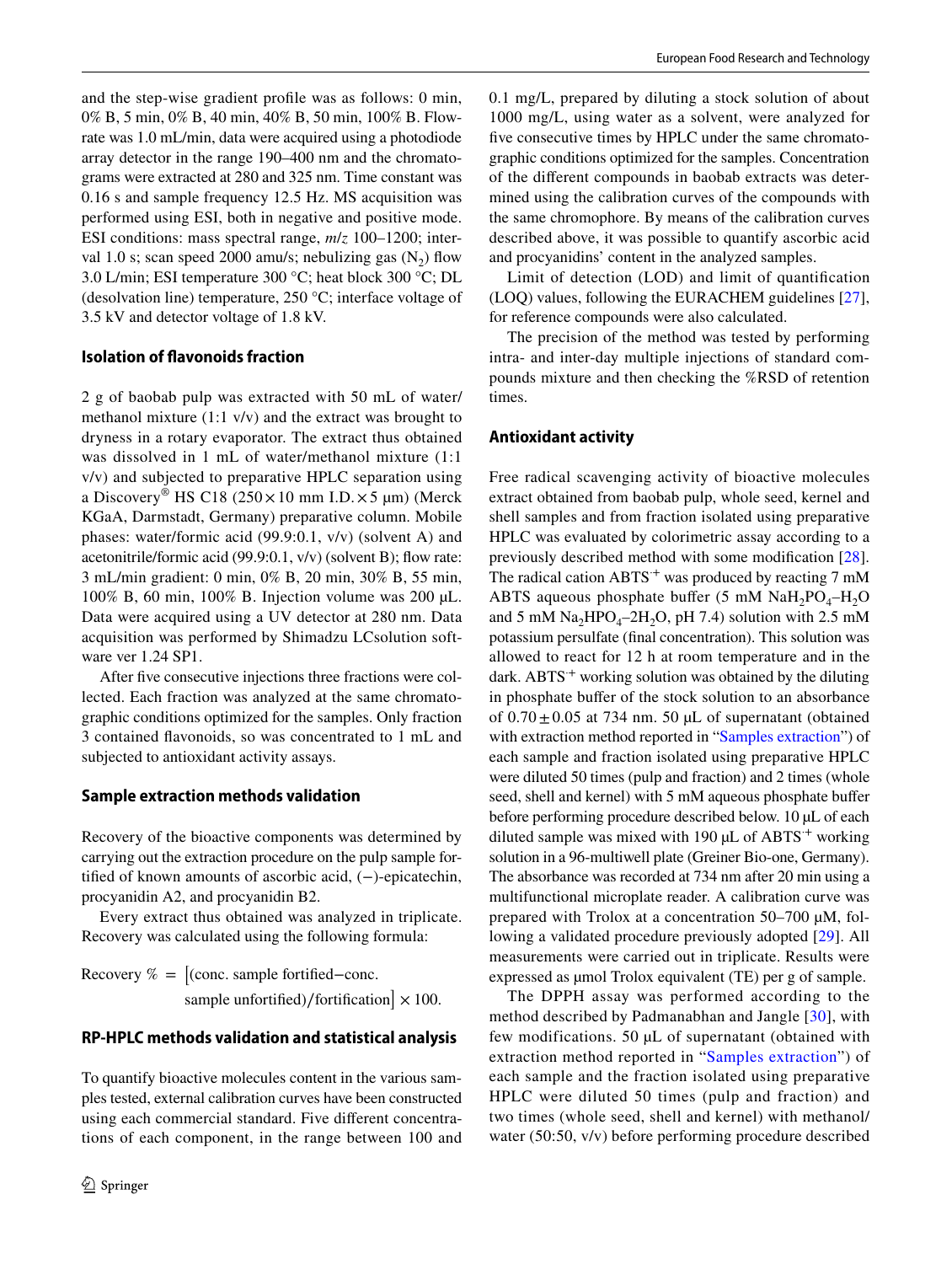below. 20 µL of each diluted sample was mixed with 180 µL of ethanolic solution of DPPH (0.1 mM) in 96-well plates. The mixture was shaken and kept in the dark for 20 min at room temperature. The absorbance was detected at 518 nm, against a blank of ethanol and a control with 20 µL of ethanol with 180 µL of DPPH 0.1 mM in a 96-well cell culture plate (Greiner Bio-one, Germany) using a multifunctional microplate reader. Experiments were performed in triplicate. The antioxidant capacity of sample was determined by a calibration curve, using Trolox as reference compound  $(20-200 \mu M)$ , following a validated procedure previously adopted [[29](#page-8-22)].

#### **Total phenolic content**

Total phenolic content (TPC) of baobab pulp, whole seed, kernel, and shell extract was determined by Folin–Ciocalteu phenol reagent method, according to the procedure reported by Singleton and co-workers [[31](#page-8-24)]. A volume of 1.58 mL of a methanol/water (50:50,  $v/v$ ) and 100 µL of Folin–Ciocalteu were added to 20 µL of supernatant (obtained with extraction method reported in "[Sam](#page-2-0)[ples extraction](#page-2-0)"). The supernatant of pulp sample was diluted 2 times with methanol/water (50:50, v/v) before performing procedure described previously. The mixture was incubated for 8 min at room temperature. Then 300 µL of sodium carbonate solution (20% w/v) was added. The solution was mixed and allowed to stand in a dark environment at room temperature for 2 h, and finally centrifuged at 20,800*g* for 5 min. The absorbance reading was 765 nm in a 96-well cell culture plate (Greiner Bio-one, Germany) using a multifunctional microplate reader. The results were expressed as mg of gallic acid equivalents (GAE)/g of sample. Total phenolic content was determined from the gallic acid calibration curve (0.05–1.6 mg/mL), following a validated procedure previously adopted [[29\]](#page-8-22).

## **Results and discussion**

Our work aimed to achieve a qualitative and quantitative determination of the bioactive molecules content of a baobab fruit. To tackle this task, spectrophotometric essays, RP-HPLC/UV, and RP-HPLC/PDA/MS–MS methods were successfully employed. We focused our attention on vitamin c and phenolic composition of pulp and seeds of baobab fruit, since their nutritional and healthy values are well known.

Total phenolic and ascorbic acid contents, and the consequent effect on antioxidant activities, were first investigated. Table [1](#page-4-0) shows total phenolic compounds, ascorbic acid concentration and the values of antioxidant activities obtained by spectrophotometric assays for each sample. Pulp samples were the richest in ascorbic acid and phenolic compounds. Vitamin C and total phenolic content found in *Adansonia digitata* fruit pulp  $(167.1 \pm 6.72 \text{ mg}/100 \text{ g}$  and  $24.3 \pm 0.51$  mg GAE/g, respectively) were totally in accordance with previously published data (150–500 mg/100 g and 21.8–40.6 mg GAE/g, respectively) [\[4,](#page-7-2) [5](#page-7-3), [8](#page-8-1)[–10](#page-8-3), [32](#page-8-25)]. As expected, the baobab pulp showed the highest antioxidant activity between the analyzed samples (Table [1\)](#page-4-0). The two methods used for measuring the total antioxidant activity gave similar trends, even if, in our conditions, TEAC methods seem to be more sensitive than DPPH (Table [1](#page-4-0)).

Ascorbic acid content was also evaluated using a liquid chromatographic method. According to literature data [[33,](#page-8-26) [34](#page-8-27)], an RP-HPLC/UV method for the purpose of vitamin C quantifcation in baobab fruit samples was developed. The validation process provided the results shown in Table [2](#page-5-0) for LOD and LOO. Table [3](#page-5-1) reports the ascorbic acid concentration in mg/100 g in all the samples analyzed. Quantitative data obtained with the RP-HPLC/UV method are totally in accordance with those obtained with the spectrophotometric assay.

These results confrm the high level of vitamin C and antioxidant activity of baobab fruit pulp already reported by other authors on baobab fruits [[5](#page-7-3), [9\]](#page-8-2). For elucidating the quali-quantitative profle in the bioactive molecules of phenolic nature, seeds, pulp, shell and kernel were extracted as reported in ["Samples extraction](#page-2-1)". Extracts were subjected to RP-HPLC system coupled with a photodiode array and a triple quadrupole mass spectrometer detector, to quantify and

<span id="page-4-0"></span>**Table 1** Values represent total phenolic [TPC, expressed as mg gallic acid equivalent (GAE)/100 g], ascorbic acid contents (AAC, mg/100 g), and antioxidant activities [TEAC and DPPH, expressed as trolox equivalent (μmol TE/100 g)] of the analyzed samples

| Sample     | TPC              | AAC                | TEAC             | <b>DPPH</b>      |
|------------|------------------|--------------------|------------------|------------------|
| Whole seed | $0.01 \pm 0.001$ | -                  | $0.05 \pm 0.003$ | -                |
| Pulp       | $0.24 \pm 0.005$ | $167.10 \pm 6.720$ | $0.90 \pm 0.063$ | $0.49 \pm 0.013$ |
| Shell      | $0.01 \pm 0.001$ | -                  | $0.12 \pm 0.017$ | $0.01 \pm 0.001$ |
| Kernel     | $0.01 \pm 0.001$ | -                  | $0.06 + 0.001$   | $0.01 \pm 0.001$ |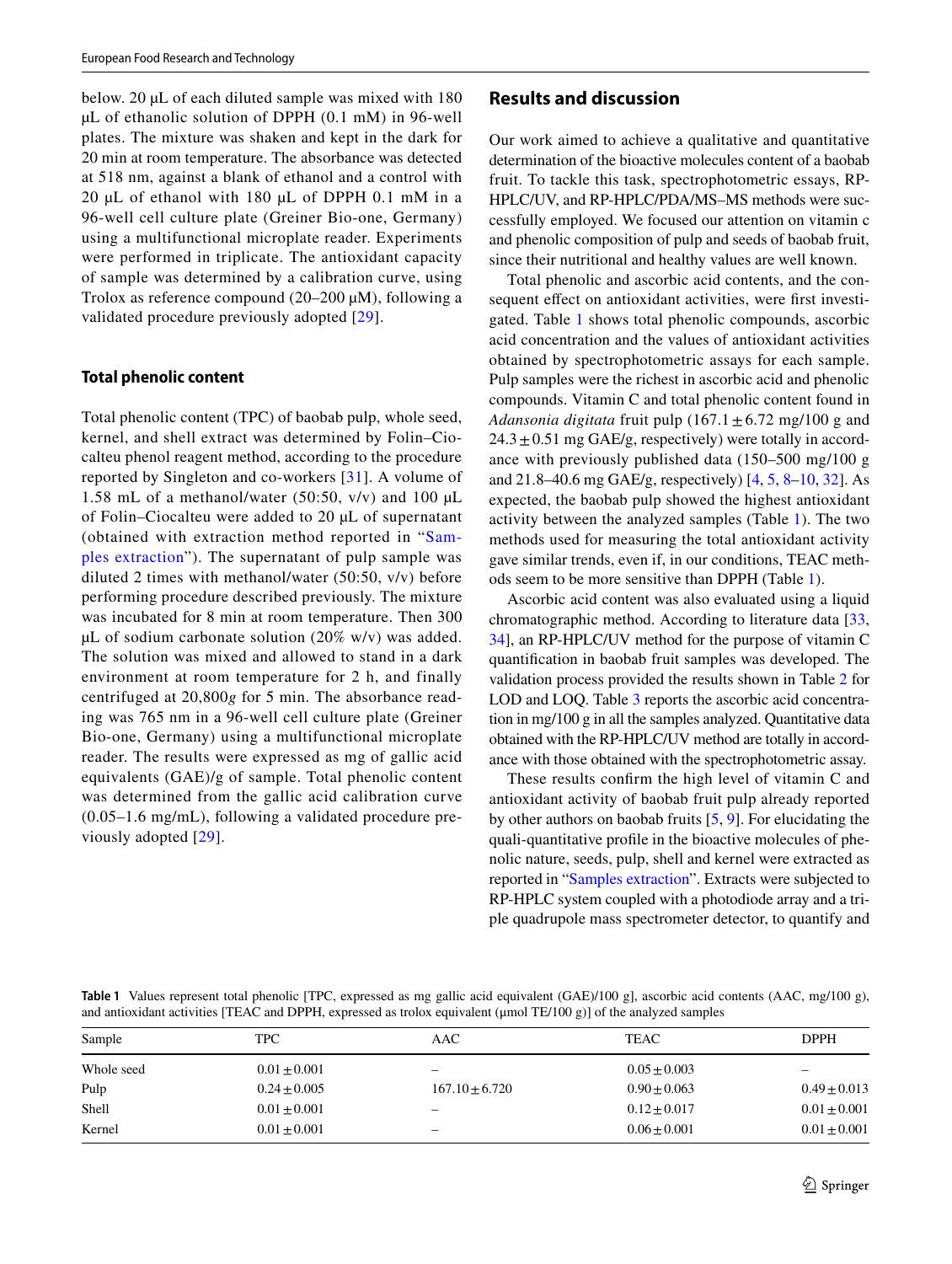|  |                               |                                                                                                                                                   | $R^2$                                   |                                                                                                                                       |                                             |
|--|-------------------------------|---------------------------------------------------------------------------------------------------------------------------------------------------|-----------------------------------------|---------------------------------------------------------------------------------------------------------------------------------------|---------------------------------------------|
|  |                               | 2.28                                                                                                                                              |                                         | 0.042                                                                                                                                 | 82.8                                        |
|  |                               | 3.12                                                                                                                                              |                                         | 0.096                                                                                                                                 | 87.8                                        |
|  |                               | 3.24                                                                                                                                              |                                         | 0.083                                                                                                                                 | 90.3                                        |
|  |                               | 3.09                                                                                                                                              |                                         | 0.050                                                                                                                                 | 85.2                                        |
|  | $\lambda_{\text{max}}$ m/z Rt | Ascorbic acid 245 176 7.07 0.82<br>Procyanidin B2 279 578 19.06 0.75<br>$(-)$ Epicatechin 279 290 20.05 0.78<br>Procyanidin A2 280 576 22.52 0.86 | Rt (RSD %) Area (RSD %) Regression line | $y=46,650x-6696.7$ 0.999 0.023<br>$y=15,125x+236,133$ 0.990 0.045<br>$y=16,383x+56,568$ 0.994 0.037<br>$y=14,755x-11,353$ 0.990 0.028 | LOD $(mg/kg)$ LOQ $(mg/kg)$ Recovery $(\%)$ |

<span id="page-5-0"></span>**Table 2** Regression equations, correlation coefficients  $(R^2)$ , LOD, LOQ, recoveries, retention times,  $\lambda_{\text{max}}$  and MS values for each bioactive molecule

<span id="page-5-1"></span>**Table 3** Bioactive molecules content (mg/100 g $\pm$  standard deviation) in four samples analyzed

| Compound                                                                      | m/z  | MS/MS ions [M-H] <sup>-</sup>     | $MS/MS$ ions $[M+H]$ <sup>+</sup> Whole seed Pulp |                 |                                                                       | Shell                                       | Kernel          |
|-------------------------------------------------------------------------------|------|-----------------------------------|---------------------------------------------------|-----------------|-----------------------------------------------------------------------|---------------------------------------------|-----------------|
| Polyphenols                                                                   |      |                                   |                                                   |                 |                                                                       |                                             |                 |
| Quercetin-3- $O$ - $\beta$ -D-<br>glucoside <sup>a</sup>                      |      | 463 Low abundance ions            | Low abundance ions                                | $1.9 + 0.04$    | $<$ LOD                                                               | $<$ LOD                                     | $1.9 \pm 0.03$  |
| Procyanidin B isomer $1b$                                                     |      | 578 577, 413, 407, 289            | 579, 386                                          | $<$ LOD         | $5.2 \pm 0.20$                                                        | $<$ LOD                                     | $<$ LOD         |
| Catechin glucoronide <sup>a</sup>                                             |      | 564 563, 517                      | 536                                               | $1.0 \pm 0.04$  | $5.7 \pm 0.02$                                                        | $<$ LOD                                     | $1.4 \pm 0.06$  |
| Procyanidin B2                                                                |      | 578 577, 413, 407, 289            | 579, 386                                          | $10.5 \pm 0.28$ | $100.1 \pm 1.75$                                                      | $1.5 \pm 0.01$                              | $23.5 \pm 0.08$ |
| Procyanidin tetramer isomer 1154 1153, 1001, 865, 863, 576,<br>1 <sup>c</sup> |      | 289                               | $\qquad \qquad -$                                 | $<$ LOD         | $42.8 \pm 0.69$                                                       | $<$ LOD                                     | $<$ LOD         |
| Procyanidin tetramer isomer 1154 1153, 865, 576, 427<br>$2^{\circ}$           |      |                                   | 400                                               | $0.9 \pm 0.02$  | $23.3 \pm 1.10$                                                       | $<$ LOD                                     | $8.0 \pm 0.14$  |
| Epicatechin                                                                   | 290  | 289                               | 291                                               | $7.2 \pm 0.03$  | $104.8 \pm 2.34$ $1.8 \pm 0.02$ <lod< td=""><td></td><td></td></lod<> |                                             |                 |
| Procyanidin C isomer 1 <sup>c</sup>                                           |      | 866 865, 576, 289                 | 867, 579                                          | $2.5 \pm 0.03$  | $7.2 \pm 0.16$                                                        | $1.1 \pm 0.03$                              | $<$ LOD         |
| Procyanidin tetramer isomer<br>3 <sup>c</sup>                                 | 1154 | 1153, 1001, 865, 863, 576,<br>289 | 867, 579                                          | $<$ LOD         | $11.3 \pm 0.28$                                                       | $<$ LOD                                     | $<$ LOD         |
| Procyanidin C isomer 2 <sup>c</sup>                                           |      | 866 865, 576, 289                 | 867, 579                                          | $2.0 \pm 0.01$  | $4.6 \pm 0.13$                                                        | $0.8 \pm 0.02$ <lod< td=""><td></td></lod<> |                 |
| Procyanidin A2                                                                |      | 576 475                           | 448                                               | $1.0 \pm 0.03$  | $8.6 \pm 0.12$                                                        | $0.7 \pm 0.03$                              | $<$ LOD         |
| Gallocatechin hexoside <sup>a</sup>                                           | 488  | 487                               | 465                                               | $<$ LOD         | $2.2 \pm 0.03$                                                        | $<$ LOD                                     | $<$ LOD         |
| Procyanidin B isomer $2^b$                                                    |      | 578 577, 413, 289                 | 579, 386                                          | $<$ LOD         | $12.2 \pm 0.67$                                                       | $<$ LOD                                     | $<$ LOD         |
| All                                                                           |      |                                   |                                                   | $27.0 \pm 0.34$ | $328.2 \pm 7.26$ 5.9 $\pm$ 0.08                                       |                                             | $34.8 \pm 0.08$ |
| Ascorbic acid                                                                 |      |                                   |                                                   | $1.0 \pm 0.03$  | $135.6 \pm 1.01$                                                      | $<$ LOD                                     | $<$ LOD         |
| Total bioactive molecules                                                     |      |                                   |                                                   | 28.0            | 463.8                                                                 | 5.9                                         | 34.8            |

Bioactive molecules were quantitatively determined based on calibration curves obtained with the correspondent standard compound: <sup>a</sup>epicatechin, <sup>b</sup>procyanidin B2, <sup>c</sup>procyanidin A2

identify the bioactive molecules present. For the chromatographic separation a fused core C18 (150 $\times$ 4.6 mm, 2.7 µm d.p.) column was used. The use of a photodiode array as detector, for the untargeted analysis of polyphenols is not sufficient for a deep characterization of unknown samples. Instead, the use of a triple quadrupole mass spectrometer detector, due to its great sensitivity and selectivity, allows the identifcation and structural analysis of targeted and untargeted compounds.

For the first step both SIM and scan modes were employed for the targeted screening of six favonoids, already isolated from baobab pericarp [[13\]](#page-8-6). The six target favonoids selected for the initial baobab fruit screening were: (−)-epicatechin (*m*/*z* 290), procyanidin B2 (*m*/*z* 578), procyanidin B5 (*m*/*z* 578), procyanidin A2 (*m*/*z* 576), procyanidin C1 ( $m/z$  866) and quercetin-3-*O*-β-D-glucoside

(*m*/*z* 463). Procyanidins B2 and B5 are isomers, so have the same molecular weight. The results of the initial screening, showed the presence of quercetin-3- $O$ -β-Dglucoside (15.20 min), (−)-epicatechin (20.05 min), 3 procyanidin B isomers (16.36, 19.06 and 24.23 min), a procyanidin A (22.52 min), 3 procyanidin tetramer isomers (*m*/*z* 1154, 19.56, 19.71, and 21.70 min), and 2 procyanidin C isomers (21.08, and 21.94 min). Therefore, in our samples of fruit pulp, more procyanidins were found than those isolated from baobab pericarp [\[13](#page-8-6)], and most of them were isobaric molecules. Procyanidin B2, (−)-epicatechin and procyanidin A2 standards were used to confrm the identifcation and for quantitative analysis as reported in paragraph 2.7, while for other molecules tentatively identifed further investigation was needed to exploit the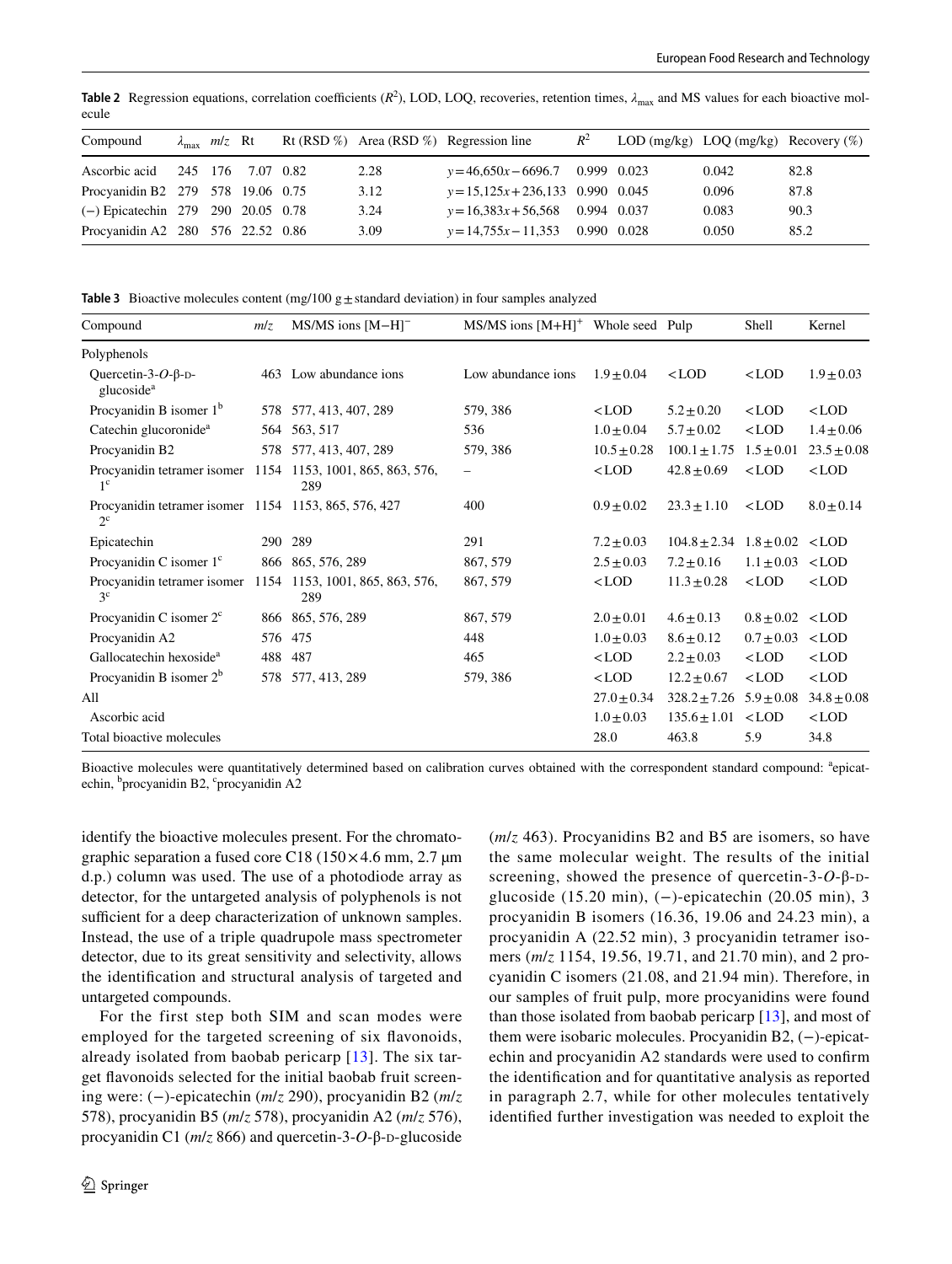correct identifcation of the isobaric compounds by means of the triple quadrupole mass spectrometer detector.

Due to the lack of available standards of procyanidins and the presence of isobaric molecules, the use of SIM mode was not sufficient for the correct identification of the compounds. To tentatively identify the correct procyanidin, the product ion scan (PIS) mode was used to obtain a fragmentation pattern correlated to the characteristic structures of the selected [M−H]<sup>–</sup> and [M+H]<sup>+</sup>. From interpretation of the PIS carried out injecting the samples with diferent collision energy values, three characteristic fragments at [M−H]− 289, 577, and 865 were found. As recently reported in a review on procyanidins structure elucidation via mass spectrometry [[33\]](#page-8-26), procyanidins can be categorized by their degree of polymerization (DP). A procyanidin monomer is epicatechin ([M−H]− 289), so the linkage between epicatechin molecules leads to oligomers, further forming polymers. The three characteristic fragments found for the procyanidins analyzed confrmed the presence of procyanidins with 4, 3 and 2 DP [\[35\]](#page-8-28). To have a further confrmation of the presence of procyanidins with diferent DP, the analyses were replicated using the triple quadrupole mass spectrometer in neutral loss mode. Each procyanidin tentatively identifed showed a 289 *m*/*z* neutral loss, corresponding to the presence of procyanidin monomer.

Unfortunately the analysis by triple quadrupole mass spectrometer is not sufficient to discriminate isobaric molecules, but thanks to its great sensitivity and selectivity, it allowed the identifcation and structural analysis of the procyanidins contained in our samples.

Calibration curves of (−)-epicatechin, procyanidin A2, and procyanidin B2 were constructed under the same chromatographic conditions optimized for the samples to quantify the polyphenols content. The validation process provided the results shown in Table [2](#page-5-0) for LOD and LOQ. Good linearity was obtained for all the analytes, as confirmed by the correlation coefficient  $R^2$ , ranging from 0.990 to 0.999. Concerning the intraday repeatability, coefficient of variation  $(CV)$  values of  $\lt 4\%$  demonstrated good precision at the concentration level tested. Good recovery values for all the analytes, ranging from 83 to 90%, demonstrate the exhaustiveness of the extraction method employed for polyphenols.

Figure [1](#page-6-0) shows the chromatogram of polyphenols in bao-bab pulp, whereas Table [3](#page-5-1) reports the corresponding quantitative data.

The analytical method developed allowed for the determination of 13 diferent favonoids, with epicatechin and procyanidin B2 being the most abundant. As reported in Table [3,](#page-5-1) pulp is the richest sample in bioactive molecules, while shell sample is the poorest. Qualitative profle of pulp sample was coherent with previously published data [\[23](#page-8-16), [24](#page-8-17)]. In all the analyzed samples, polyphenols were more abundant than ascorbic acid (e.g., in baobab pulp  $328.2 \pm 7.26$  mg/100 g versus  $135.6 \pm 1.01$  mg/100 g). Ascorbic acid content in pulp sample represented a quarter of antioxidant total bioactive content; while this molecule was almost undetectable in the seeds. This latter result is not surprising, since ascorbic acid is very low in mature dry seeds [\[36](#page-8-29), [37](#page-8-30)]. Moreover, it has to be taken into account that a thermic treatment was performed to separate the kernel from the shell (see "[Materi](#page-1-0)[als and samples](#page-1-0)" for detail), and due to its thermos-lability, the ascorbic acid putatively present in the seeds could have been degraded. Polyphenols content in seed samples was approximately 12 times lower than the amount in the pulp  $(27.0 \pm 0.34 \text{ vs } 328.2 \pm 7.26)$  $(27.0 \pm 0.34 \text{ vs } 328.2 \pm 7.26)$  $(27.0 \pm 0.34 \text{ vs } 328.2 \pm 7.26)$ . From Table 3 it is possible



<span id="page-6-0"></span>**Fig. 1** RP-HPLC/PDA chromatogram of polyphenols extract in pulp sample. 1. procyanidin B isomer 1; 2. catechin glucoronide; 3. procyanidin b2; 4. procyanidin c tetramer isomer 1; 5. procyanidin tetramer

isomer 2; 6. (−)-epicatechin; 7. procyanidin c isomer 1; 8. procyanidin tetramer isomer 3; 9. procyanidin c isomer 2; 10. gallocatechin hexoside; 11. procyanidin B isomer 3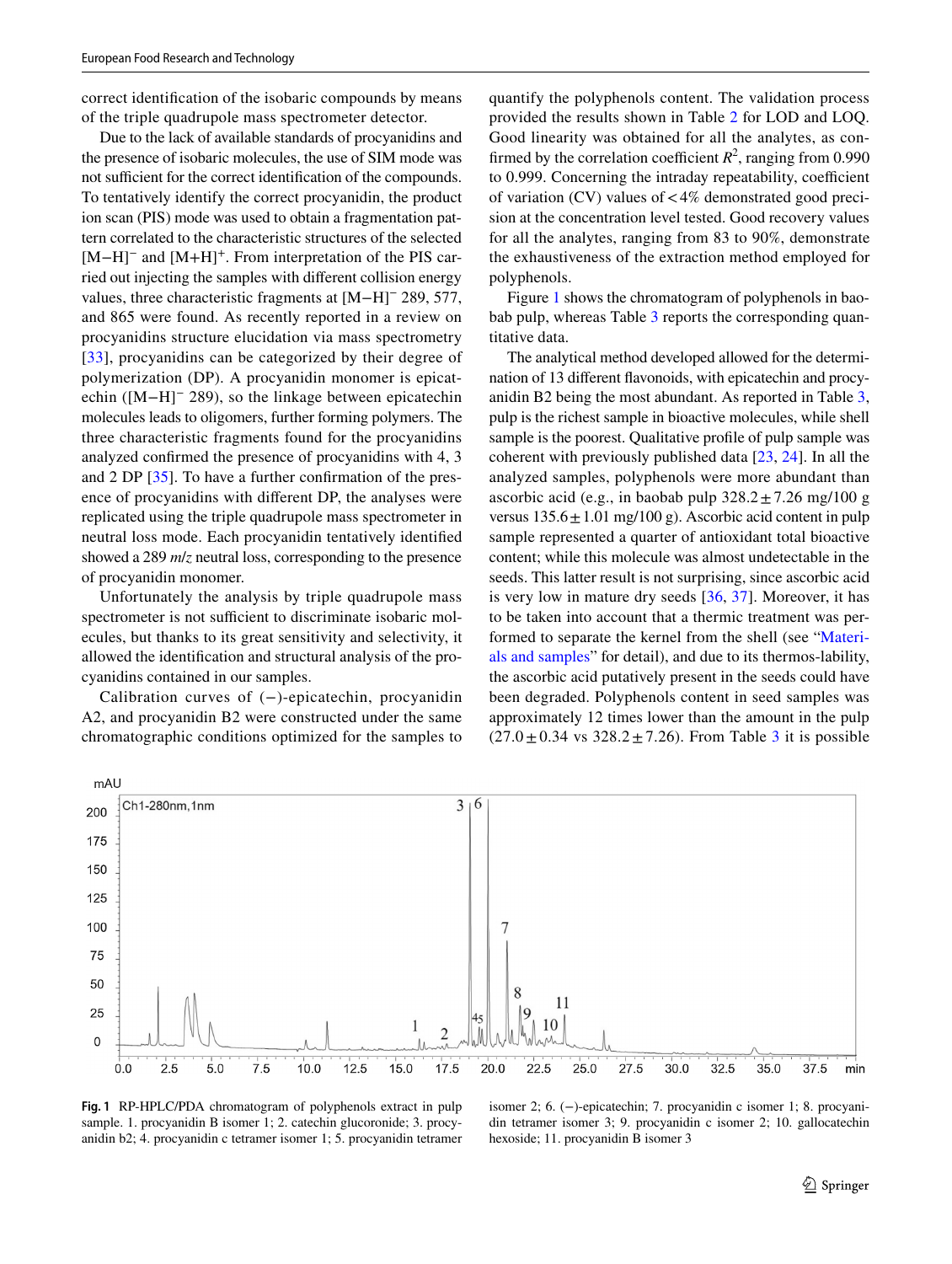to see how the polyphenols present in seed sample derived from those present in kernel sample, in spite of both thermal treatment having reduced the polyphenols present in the kernel sample and the diferent contribution of shell and kernel in the seed weight (7:3, w:w).

In relation to the thermic treatment, it has to be considered that the population using the kernel as a diet component usually performs this traditional processing [\[9,](#page-8-2) [14](#page-8-7)]; therefore, the characterized bioactive molecules in the kernel sample represent those that are of real nutritional interest.

As for ascorbic acid content, favonoids total content in pulp sample showed how *Adansonia digitata* fruit is very rich in bioactive molecules even compared to more commonly consumed fruits and vegetables [[38,](#page-8-31) [39\]](#page-8-32).

The presence of procyanidins in baobab fruit increases its nutritional value, because these molecules have been reported to exhibit several biological activities such as anticancer, anti-infammatory, antimicrobial and antiviral among others [[35\]](#page-8-28). Procyanidins are also present in cosmetics and pharmaceuticals containing plant materials [[35\]](#page-8-28), so the use of baobab pulp and seeds could be encouraged also in cosmetic and pharmaceutical industries.

It has been reported that vitamin C represents the main molecule responsible for the high antioxidant activity of the baobab pulp [[9\]](#page-8-2). On the other hand, favonoids are also known to confer high antioxidant activity in other fruits [\[40](#page-8-33)]. To verify the favonoids contribution to the antioxidant capability of baobab fruit pulp, 2 g of pulp was subjected to preparative HPLC analysis to isolate the whole favonoids fraction. This fraction, containing procyanidins (the polyphenols that characterize baobab pulp) was subjected to TEAC and DPPH spectrophotometric essays, at the same conditions used for baobab samples. As expected, favonoids fraction showed a good antioxidant activity but lower than that evaluated from the whole baobab pulp. From the obtained results, it was clear that the total antioxidant activity of baobab pulp not only depends on the ascorbic acid content, but is also infuenced by polyphenols content, underlining the relevance of molecular biodiversity for improving food nutritional value.

In conclusion, from data presented here, baobab pulp is confrmed to be a rich source of ascorbic acid, with a high antioxidant activity. To the best of our knowledge, we can assert that this work provides for the frst time a qualitative and quantitative profle of polyphenols in baobab pulp, shell, kernel, and seeds. Data here reported showed that baobab fruits, their pulp in particular, are rich in procyanidins. Moreover, a HPLC preparative method to isolate procyanidin fraction from pulp was developed, revealing how the antioxidant activity of baobab pulp not only depended on the ascorbic acid content but also on the presence of procyanidins. Bioactive molecules in baobab pulp could be useful as nutraceuticals or as healthful fortifers in functional foods.

An EFSA scientifc opinion [\[41](#page-8-34)] suggests a 100 mg/day intake of polyphenols, while the range of RDA for vitamin C is between 40 and 100 mg/day depending on the countries [\[42](#page-9-0)]. From the results presented here baobab pulp can represent a rich source of both polyphenols (328 mg/100 g) and vitamin C  $(136 \text{ mg}/100 \text{ g})$ . However, the high fiber content of the fruit has to be taken into consideration[\[8](#page-8-1)]. Despite the traditional use of baobab leaves and fruit as anti-diarrhea/ anti-dysentery [[5](#page-7-3)], a Food and Drug Administration (FDA) panel indicates that excessive consumption (no quantities reported) of baobab fruit pulp could have laxative efects [[11\]](#page-8-4) and suggests its use as ingredient in food supplements rather than as food. A way to use this promising healthy food could be to add baobab fruit pulp to smoothies and fruit bars  $(6-15\%$  by weight) [[11\]](#page-8-4). Then an addition of 6% of baobab pulp to 100 g of a food supplement allows the 20% (19 mg) of the polyphenols daily intake.

Moreover, a better knowledge of the pulp nutritional value as well as of the putative contraindications following its consumption, could be very useful for suggesting strategies aimed to improving the dietary intake of micronutrients in those areas of developing countries still affected by malnutrition, where baobab spontaneously grow.

**Acknowledgements** Authors wish to thank Shimadzu Corporation for constantly supporting their research work.

#### **Compliance with ethical standards**

**Conflict of interest** The authors declare that they have no confict of interest.

**Compliance with ethics requirements** This article does not contain any studies with human or animal subjects.

## **References**

- <span id="page-7-0"></span>1. Maestri E, Marmiroli M, Marmiroli N (2016) Bioactive peptides in plant-derived foodstufs. J Proteom 147:140–155
- 2. Abbas M, Saeed F, Anjum FM, Afzaal M, Tufail T, Bashir MS, Ishtiaq A, Hussain S, Suleria HAR (2017) Natural polyphenols: an overview. Int J Food Prop 20:1689–1699
- <span id="page-7-1"></span>3. Aghajanpour M, Nazer MR, Obeidavi Z, Akbari M, Ezati P, Kor NM (2017) Functional foods and their role in cancer prevention and health promotion: a comprehensive review. Am J Cancer Res 7:740–769
- <span id="page-7-2"></span>4. Lamien-Meda A, Lamien CE, Compaorè MY, Meda RNT, Kiendrebeogo M, Zeba B, Millogo JF, Nacoulma OG (2008) Polyphenol content and antioxidant activity of fourteen wild edible fruits from Burkina Faso. Molecules 13:581–594
- <span id="page-7-3"></span>5. Kamatou GPP, Vermaak I, Viljoen AM (2011) An update review of *Adansonia digitata*: a commercially important Africa tree. S Afr J Bot 77:908–919
- <span id="page-7-4"></span>6. Alverson WS, Whitlock BA, Nyfeler R, Bayer C, Baum DA (1999) Phylogeny of the core Malvales: eveidence from ndhF sequence data. Am J Bot 86:1474–1486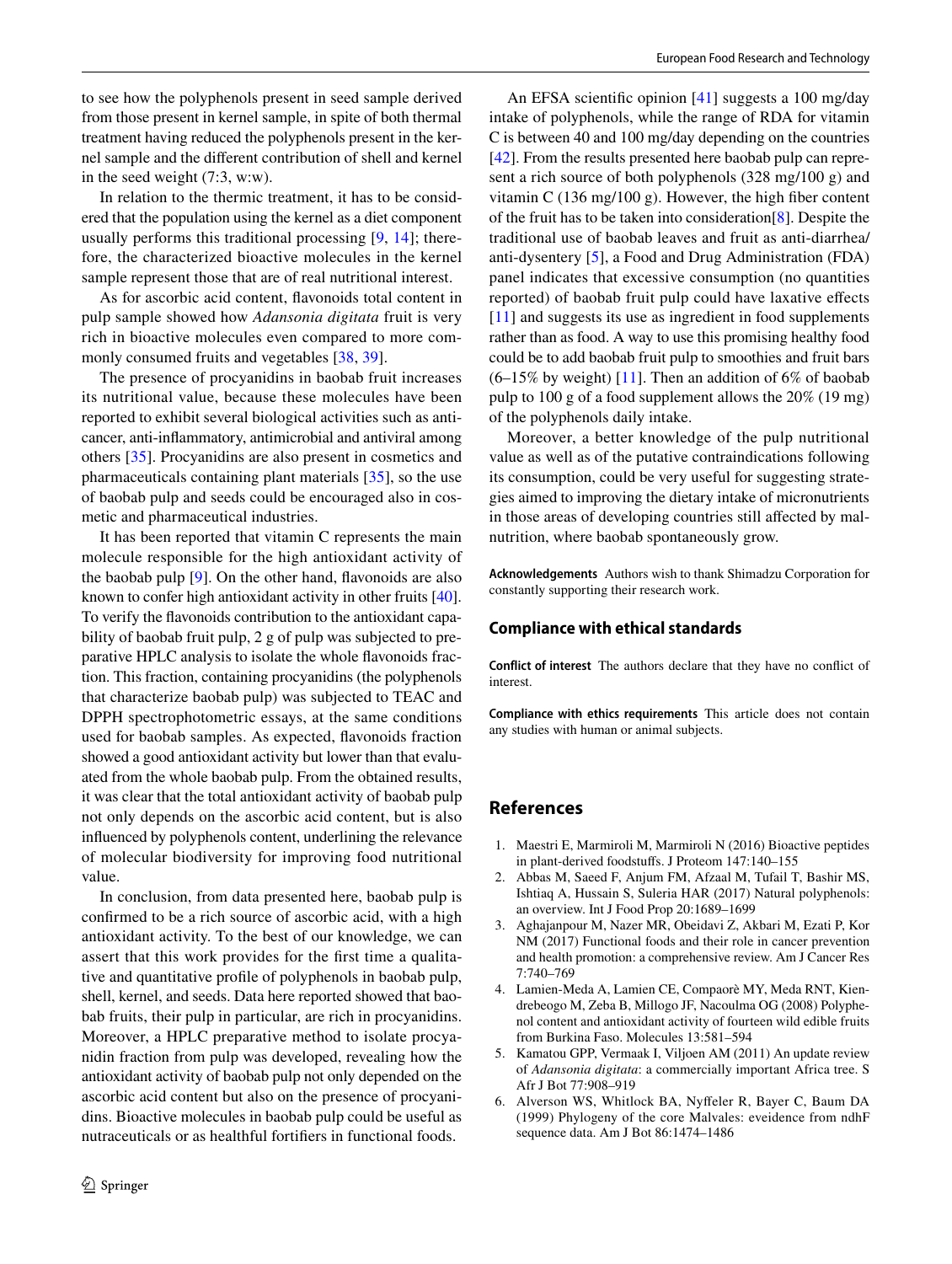- <span id="page-8-0"></span>7. Adubiaro HO, Olaofe O, Akintayo ET, Babalola OO (2011) Chemical composition, calcium, zinc and phytate interrelationships in baobab (*Adansonia digitata*) seed four. Adv J Food Sci Technol 3:228–232
- <span id="page-8-1"></span>8. Coe SA, Clegg M, Armengol M, Ryan L (2013) The polyphenolrich baobab fruit (*Adansonia digitata* L) reduces starch digestion and glycemic response in human. Nutr Res 33:888–896
- <span id="page-8-2"></span>9. Chadare FJ, Linnemann AR, Hounhouigan JD, Nout MJR, Van Boekel MAJS (2009) Baobab food products: a review on their composition and nutritional value. Crit Rev Food Sci Nutr 49:254–274
- <span id="page-8-3"></span>10. Vertuani S, Braccioli E, Buzzoni V, Manfredini S (2002) Antioxidant capacity of *Adansonia digitata* fruit pulp and leaves. Acta Phytother 2:2–7
- <span id="page-8-4"></span>11. FDA (US Food and Drug Administration) (2009) Agency response letter GRAS notice GRN No. 273. [https://www.](https://www.accessdata.fda.gov/scripts/fdcc/index.cfm?set=GRASNotices&id=273) [accessdata.fda.gov/scripts/fdcc/index.cfm?set=GRASNotice](https://www.accessdata.fda.gov/scripts/fdcc/index.cfm?set=GRASNotices&id=273)  $s\&id=273$
- <span id="page-8-5"></span>12. Lisao K, Geldenhuys CJ, Chirwa PW (2017) Traditional uses and local perspectives on baobab (*Adansonia digitata*) population structure by selected ethnic groups in northern Namibia. S Afr J Bot 113:449–456
- <span id="page-8-6"></span>13. Shahat AA (2006) Procyanidins from *Adansonia digitata*. Pharm Biol 44:445–450
- <span id="page-8-7"></span>14. Parkouda C, Ba Hama F, Outtara Songre L, Tano-Debrah K, Diawara B (2015) Biochemical changes associated with the fermentation of baobab seeds in Maari: an alkaline fermented seeds condiment from western Africa. J Ethn Foods 2:58–63
- <span id="page-8-8"></span>15. Bianchini J-P, Ralaimanarivo A, Gaydou EM, Waegell B (1982) Hydrocarbons, sterols and tocopherols in the seeds of six *Adansonia* species. Phytochemistry 21:1981–1987
- <span id="page-8-9"></span>16. Muthai KU, Karori MS, Muchugi A, Indieka AS, Dembele C, Mng'omba S, Jamnadass R (2017) Nutritional variation in baobab (*Adansonia digitata* L) fruit pulp and seeds based on Africa geographical regions. Food Sci Nutr 5:1116–1129
- <span id="page-8-10"></span>17. Li X-N, Sun J, Shi H, Yu L, Ridge CD, Mazzola EP, Okunji C, Iwu MM, Michel TK, Chen P (2017) Profling hydroxycinnamic acid glycosides in baobab fruit pulp (*Adansonia digitata*). Food Res Int 99:755–761
- <span id="page-8-11"></span>18. Donkor A-M, Addae D, Kpoanu JE, Kankam F, Boaudi AN, Abanya EYM (2014) Antioxidant enrichment of baobab fruit pulp treated with oil extracted from seeds. Food Nutr Sci 5:328–333
- <span id="page-8-12"></span>19. European Commission (2008) Authorising the placing on the market of Baobab dried fruit pulp as a novel food ingredient under Regulation (EC) No 258/97 of the European Parliament and of the Council (notifed under document number C(2008) 3046)  $(2008/575/EC)$ . Official Journal of the European Union
- <span id="page-8-13"></span>20. Mulaudzi RB, Ndhlala AR, Kulkarni MG, Finnie JF, Van Staden J (2011) Antimicrobial properties and phenolic contents of medicinal plants used by the Venda people for conditions related to venereal diseases. J Ethnopharm 135:330–337
- <span id="page-8-14"></span>21. Adeoye A, Boligon AA, Athayde ML, Bewaji CO (2016) In vitro antioxidant activity and high performance liquid chromatography fngerprint of *Adansonia digitata* stem bark extracts. Int J Pharmacogn Phytochem Res 8:1951–1958
- <span id="page-8-15"></span>22. Tsetegho Sokeng AJ, Sobolev AP, Di Lorenzo A, Xiao J, Mannina L, Capitani D, Daglia M (2019) Metabolite characterization of powdered fruits and leaves from *Adansonia digitata* L (baobab): a multi-methodological approach. Food Chem 272:93–108
- <span id="page-8-16"></span>23. Tembo DT, Holmes MJ, Marshall LJ (2017) Efect of thermal treatment and storage on bioactive compounds, organic acids and antioxidant activity of baobab fruit (*Adansonia digitata*) pulp from Malawi. J Food Compos Anal 58:40–51
- <span id="page-8-17"></span>24. Braca A, Sinisgalli C, De Leo M, Muscatello B, Cioni PL, Milella L, Ostuni A, Giani S, Sanogo R (2018) Phytochemical profle, antioxidant and antidiabetic activities of *Adansonia digitata* L.

(Baobab) from Mali, as a source of health-promoting compounds. Molecules 23:3104

- <span id="page-8-18"></span>25. de Pinto MC, Francis D, De Gara L (1999) The redox state of the ascorbate-dehydroascorbate pair as a specifc sensor of cell division in tobacco BY-2 cells. Protoplasma 209:90–97
- <span id="page-8-19"></span>26. Hussain J, Chen J, Locato V, Sabetta W, Behera S, Cimini S, Griggio F, Martínez-Jaime S, Graf A, Bouneb M, Pachaiappan R, Fincato P, Blanco E, Costa A, De Gara L, Bellin D, De Pinto MC, Vandelle E (2016) Constitutive cyclic GMP accumulation in *Arabidopsis thaliana* compromises systemic acquired resistance induced by an avirulent pathogen by modulating local signals. Sci Rep 6:36423
- <span id="page-8-20"></span>27. Magnusson B, Örnemark U (eds) (2014) Eurachem guide: the ftness for purpose of analytical methods—a laboratory guide to method validation and related topics, 2nd edn. [http://www.eurac](http://www.eurachem.org) [hem.org](http://www.eurachem.org). Accessed 24 May 2018
- <span id="page-8-21"></span>28. Re R, Pellegrini N, Proteggente A, Pannala A, Yang M, Rice-Evans C (1999) Antioxidant activity applying an improved ABTS radical cation decolorization assay. Free Radic Biol Med 26:1231–1237
- <span id="page-8-22"></span>29. Fanali C, Tripodo G, Russo M, Della Posta S, Pasqualetti V, De Gara L (2018) Effect of solvent on the extraction of phenolic compounds and antioxidant capacity of hazelnut kernel. Electrophoresis 39:1683–1691
- <span id="page-8-23"></span>30. Padmanabhan P, Jangle SN (2012) Evaluation of DPPH radical scavenging activity and reducing power of four selected medicinal plants and their combinations. Int J Pharma Sci Drug Res 4:143–146
- <span id="page-8-24"></span>31. Singleton VL, Orthofer R, Lamuela-Raventós RM (1999) Analysis of total phenols and other oxidation substrates and antioxidants by means of folin-ciocalteu reagent. Methods Enzymol 299:152–178
- <span id="page-8-25"></span>32. Besco E, Braccioli E, Vertuani S, Ziosi P, Brazzo F, Bruni R, Sacchetti G, Manfredini S (2007) The use of photochemiluminescence for the measurement of the integral antioxidant capacity of baobab products. Food Chem 102:1352–1356
- <span id="page-8-26"></span>33. Spinola V, Llorent-Martínez EJ, Castilho PC (2014) Determination of vitamin C in foods: current state of method validation. J Chromatogr A 1369:2–17
- <span id="page-8-27"></span>34. Klimczak I, Gliszczyńska-Świgło A (2015) Comparison of UPLC and HPLC methods for determination of vitamin C. Food Chem 175:100–105
- <span id="page-8-28"></span>35. Rue EA, Rush MD, van Breemen RB (2018) Procyanidins: a comprehensive review encompassing structure elucidation via mass spectrometry. Phytochem Rev 17:1–16
- <span id="page-8-29"></span>36. Arrigoni O, De Gara L, Tommasi F, Liso R (1992) Changes in the ascorbate system during seed development of *Vicia faba* L. Plant Phys 99:235–238
- <span id="page-8-30"></span>37. Paradiso A, de Pinto MC, Locato V, De Gara L (2012) Galactone-γ- lactone-dependent ascorbate biosynthesis alters wheat kernel maturation. Plant Biol 14:652–658
- <span id="page-8-31"></span>38. Hammerstone JF, Lazarus SF, Schmitz HH (2000) Procyanidin content and variation in some commonly consumed foods. J Nutr 130:2082S–2092S
- <span id="page-8-32"></span>39. Belitz HD, Grosch W, Schieberle P (2009) Fruits and fruit products. Food chemistry, 4th revised and extended edn. Springer, Berlin, pp 807–861
- <span id="page-8-33"></span>40. Nayak B, Liu RH, Tang J (2015) Efect of processing on phenolic antioxidants of fruits, vegetables, and grains—a review. Crit Rev Food Sci Nutr 55:887–918
- <span id="page-8-34"></span>41. EFSA Panel on Dietetic Products, Nutrition and Allergies (2011) Scientifc Opinion on the substantiation of health claims related to polyphenols in olive and protection of LDL particles from oxidative damage (ID 1333, 1638, 1639, 1696, 2865), maintenance of normal blood HDL-cholesterol concentrations (ID 1639), maintenance of normal blood pressure (ID 3781), "anti-infammatory properties" (ID 1882), "contributes to the upper respiratory tract